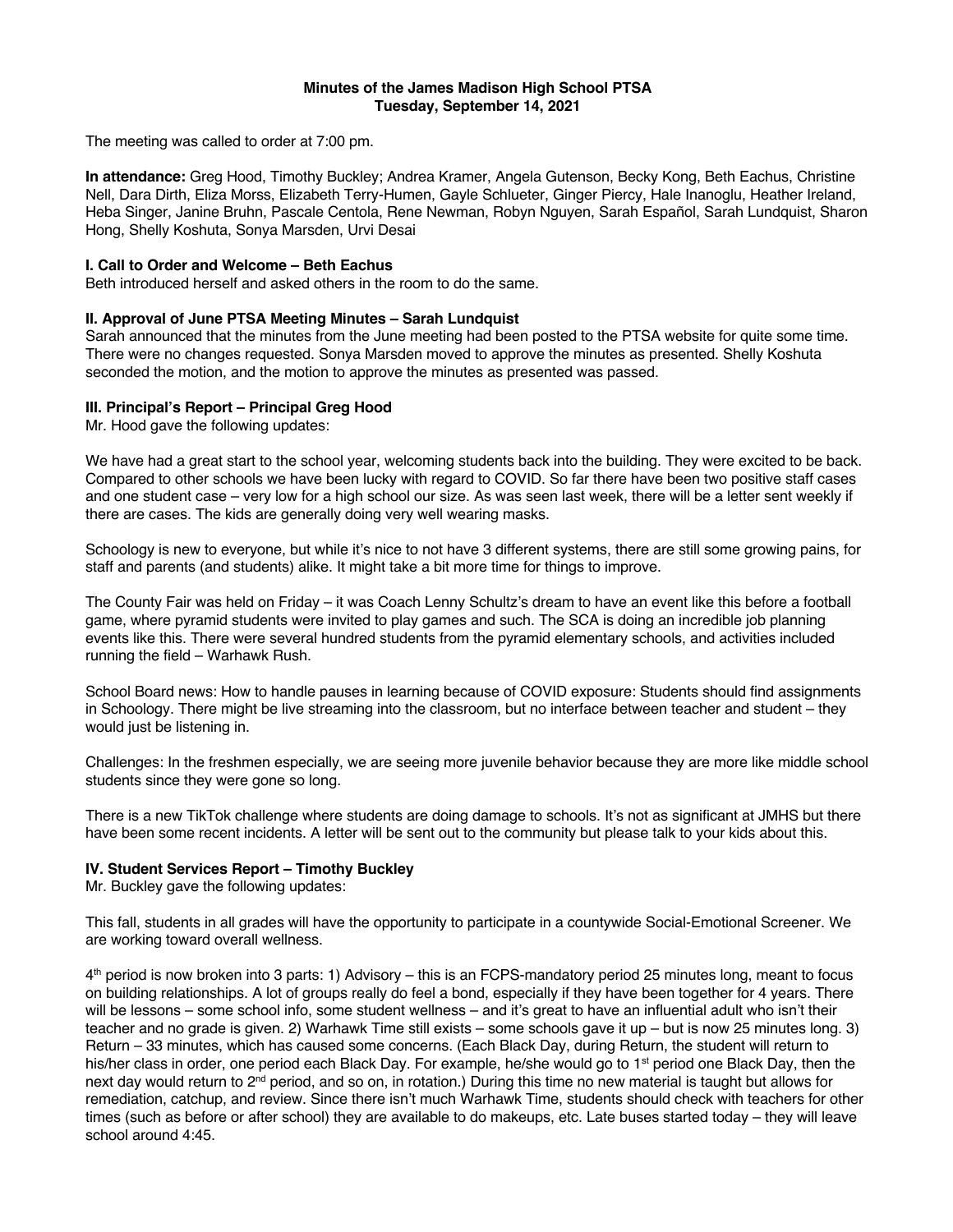October 13 will be the PSAT for all 10<sup>th</sup> and 11<sup>th</sup> graders (there was no need to sign up) and the SAT for those seniors who signed up – both are free of charge and taking place at JMHS. The signup deadline has passed for the SAT but they are still accepting signups for 2 more days. All freshmen will remain home that day, with interactive asynchronous lessons to work on. Seniors who are not taking the SAT do not need to come to school and will not be assigned anything. But better safe than sorry – please call the attendance line. It will also be an early release day.

Tomorrow is the Activities Fair – it has never been done for the whole school, but 2 whole classes hadn't yet experienced it. It will take place during Return – students will stay with their 4th period class and attend the fair. It will take place in the cafeteria and outside in back.

## **V. Faculty Report**

A new faculty liaison has yet to be assigned. Mr. Buckley expressed thanks on behalf of the faculty for the support shown so far. Mr. Hood noted that we were one of few schools to do an in-person BTSN, so having dinner provided that night was a huge help.

# **VI. Student Government Report – Luke Kurcina**

Beth Eachus reported for Luke that Homecoming will take place October 4-9. The theme is "Highway to Homecoming," representing the journey leading up to the homecoming dance. There will be spirit days that week. Friday, October 8 will be an early release day because of the parade in Vienna and the football game. The dance will be held in 2 tents outside at school on Saturday from 8-11pm.

# **VII. President's Report – Beth Eachus**

Beth thanked the hospitality chairs – there is great appreciation from the staff for all they do. Thanks to everyone who has supported the pantry and outreach efforts.

# **VIII. Treasurer's Report – Janine Bruhn**

Janine provided the following report for the period August 1-30:

The treasurer position has transitioned from Tarah Weaver to Janine Bruhn. The financial review (previously called the audit) of the 2020-2021 year is nearly complete and will be presented at the October meeting. Members of the Financial Review Committee were Katy Elkowitz, Becky Kong, and Janine Bruhn. Minor record collection and reconciliation documentation is needed to finalize the report.

As of 30 August 2021 Income 2021-2022 Budget Membership Fees net (Membership is at 285 as of Aug 30)  $$5.295$   $$7.700$ PTA donations  $\begin{array}{ccc} \bullet & \bullet & \bullet \\ \bullet & \bullet & \bullet \end{array}$  \$6.915  $\begin{array}{ccc} \bullet & \bullet & \bullet \\ \bullet & \bullet & \bullet \end{array}$  \$7.500 Academic boosters **being a set of the set of the set of the set of the set of the set of the set of the set of the set of the set of the set of the set of the set of the set of the set of the set of the set of the set of t** Practice exams and the state of the state of the state of the state of the state  $\sim$  \$5,000 MISC - Teacher appreciation  $$275$  | \$100  $\sim$  Food Pantry  $\sim$  1,160  $2021 - 2022$  Income as of August 30  $\parallel$  \$14,315  $\parallel$  \$22,300

Summary of monthly income and expenses:

Monthly expenses will be addressed in the Treasurer's report beginning in October. Beth Eachus then presented the 2021-2022 budget highlights, including: Spending was low last year but will begin to pick up now. The PTSA will cover more teacher conferences and training this year. When doing staff appreciation events, the costs are higher not only because there are more staff members but because individual/boxed items cost more than buffets.

Andrea Kramer moved to approve the budget as presented. Becky Kong seconded the motion, and the motion to approve the budget as presented was passed.

## **IX. Committee Reports**

All Night Grad – Sarah Español reported that we are hoping and planning for ANG to happen, hopefully at the Vienna Community Center. We can have old traditions and still reboot and try new things. Let her know if you want to help on the committee.